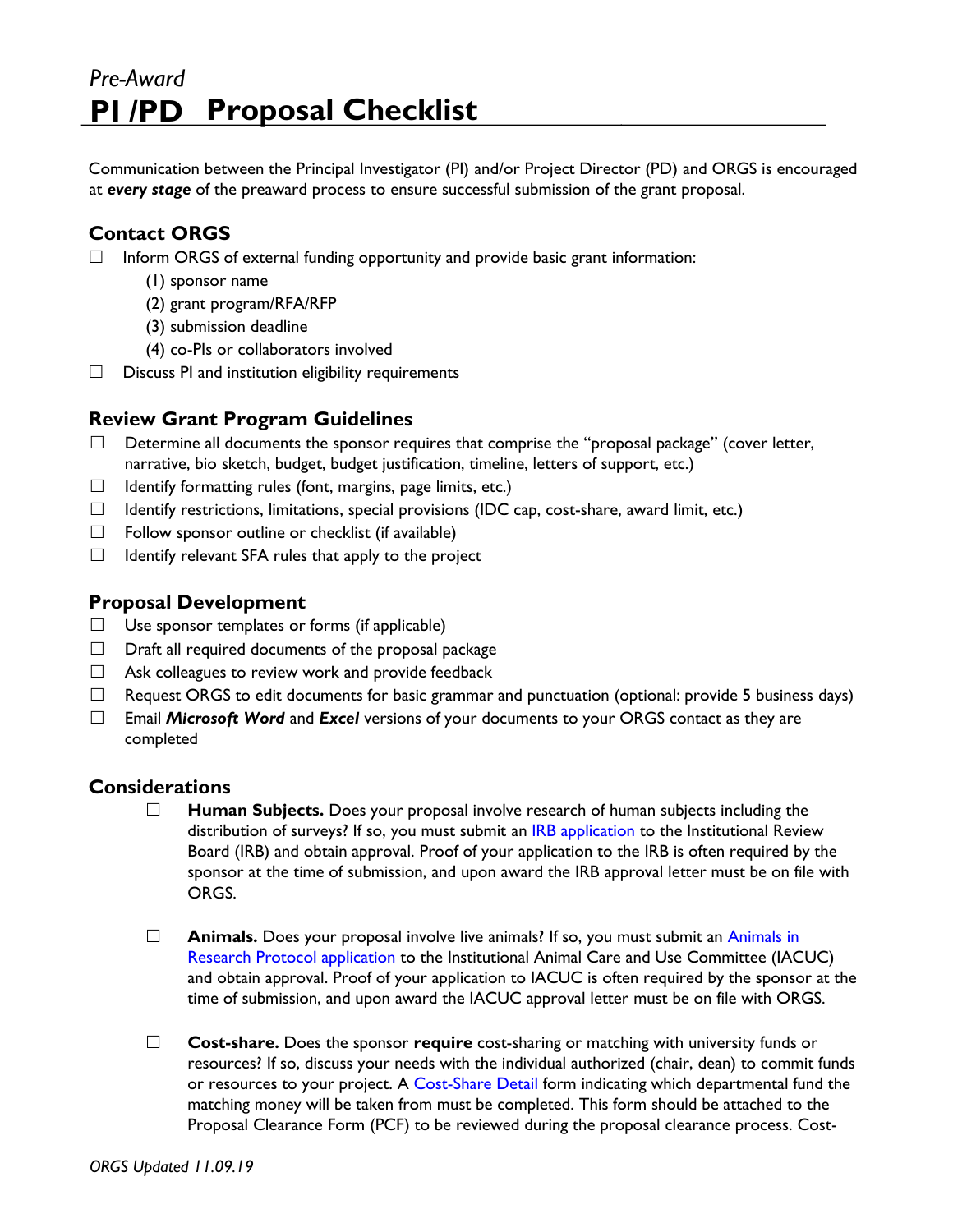sharing must be documented and records may be audited. Voluntary cost-sharing is generally prohibited.

- **Subawards**. Does your proposal involve a portion of the project to be completed by a collaborating organization/institution? If so, the subawardee organization(s) usually must provide ORGS with one or more of the following prior to submission:
	- Subawardee Certification [f](http://www2.sfasu.edu/orsp/Forms/Subawardee.pdf)orm (for federal or federal pass-through awards)
	- Statement of Work
	- Budget
	- Budget justification
	- Copy of their Negotiated Indirect Cost Rate Agreement (NICRA)
	- Letter of Participation/Commitment (signed by their AOR)
	- Any other documents required by sponsor as part of the submission package
- **Vendor Contracts, Consultants, Evaluators.** Does your proposal involve an external professional's expertise on the project? If the consultant is known, usually a letter from the consultant indicating the consultant's role on the proposal, the consultant's experience with the type of research and an established consultant rate is required.
- □ **Conflict of Interest.** Some sponsors require a specific conflict of interest disclosure. In addition, SFA requires disclosures annually and as needed as circumstances change.

#### **Budget**

- $\Box$  Work with ORGS to develop the budget according to sponsor and university requirements
- $\Box$  Outline project start and end dates
- □ Common Budget Categories:
	- o Personnel. Information needed for each individual: (1) name, (2) role on the project, (3) percentage of time (effort) spent on the project, (4) appointment term (9-month, 12 month, etc.), (5) annual/institutional base salary, (6) amount to be charged to the project, (7) amount to be cost-shared by the department (if applicable), and (8) any sponsor restrictions (salary cap)
	- o Fringe benefits (be sure to use most [current rate\)](http://www2.sfasu.edu/orsp/tam.html#fringe)
	- $\circ$  Equipment (defined as a single item of property costing  $\ge$ /= \$5,000)
	- o Materials and Supplies
	- o Travel (for SFA personnel)
	- o Subawards
	- o Vendor Contracts, Consultants, Evaluators
	- o Participant Costs, Scholarships and Tuition
	- o Other Direct Costs (based on sponsor guidelines)
	- o Indirect Cost (use allowable, [current rate.](http://www2.sfasu.edu/orsp/tam.html#indirect) If requesting waived or reduced IDC, complete **IDC** [Reduction/Waiver](http://www2.sfasu.edu/orsp/Forms/IDC_waiver_request.pdf) form)
- $\Box$  Cost-sharing (only if required by a sponsor, no voluntary cost-share permitted)

#### **Budget Justification**

- $\Box$  Explain roles and effort commitment for all personnel listed in the budget
- $\Box$  Provide detailed descriptions and cost of items under each budget category; subtotal each category
- $\Box$  Indicate why each cost is necessary for the project
- $\Box$  Ensure figures in the justification match figures in your budget